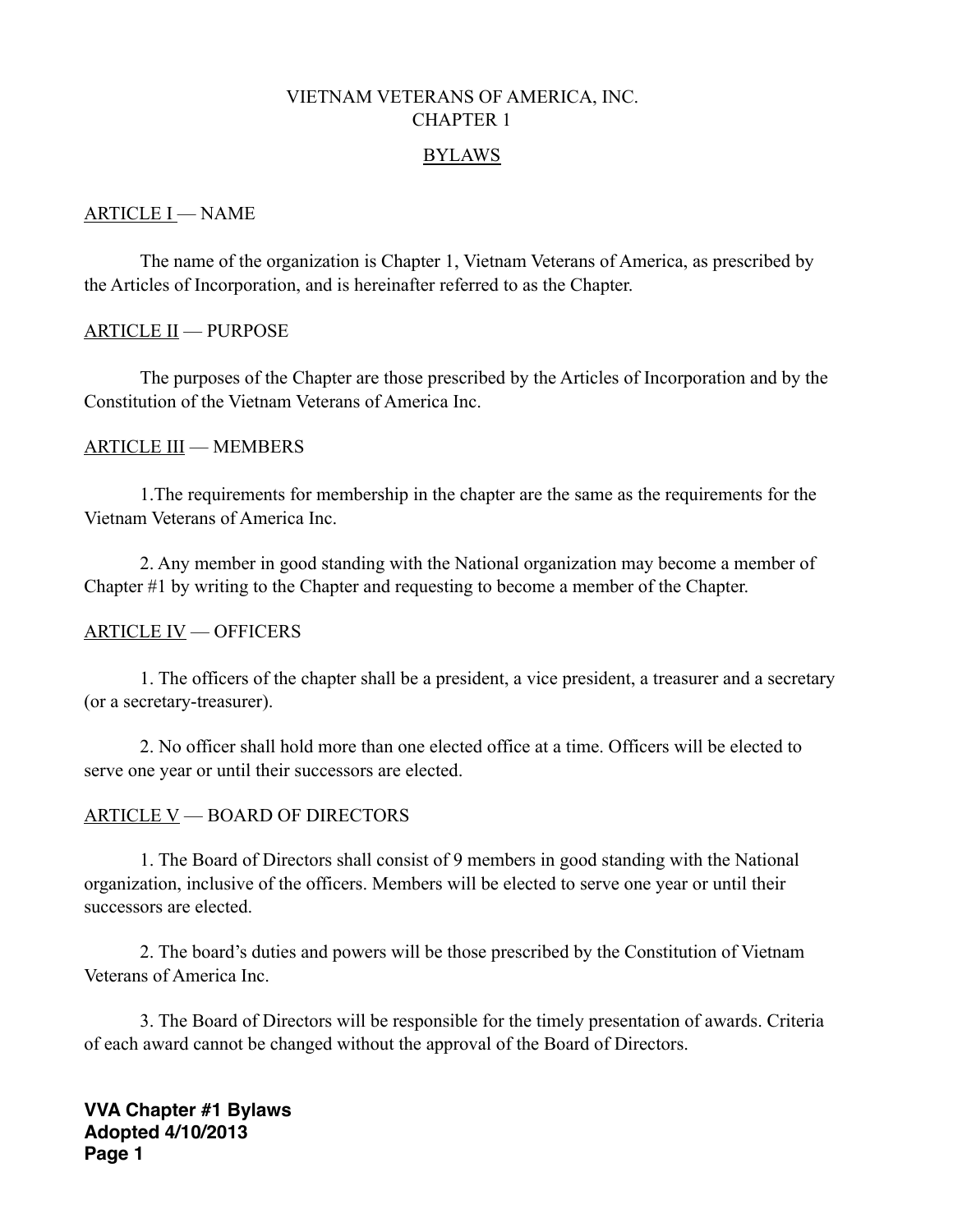# ARTICLE VI — RECORDS

 All records over 1 year old shall be maintained in one or more locations to be designated by the board of directors.

All records less than 1 year old shall be maintained with the respective officer.

# ARTICLE VII — MEETINGS

1. The next meeting shall be determined by those attending the current meeting.

2. Three members of the Chapter shall constitute a quorum.

 3. The next scheduled meeting shall be announced at every meeting, stating the time, date and location of the meeting, or by notice to all Chapter members at least 10 days prior to the meeting.

 4. Drinking of alcoholic beverages at meetings of the chapter is prohibited. No person who, in the opinion of the presiding officer, is judged to be intoxicated may participate in a chapter meeting.

# ARTICLE VIII — ANNUAL MEETING

 1. The annual meeting, to elect officers, the Board of Directors, State Council representatives (in even-numbered years for a 2-year term), and a Nominating Committee and for the transaction of any other business that may be desired by the membership, shall be held in April of every year, as required by the VVA national constitution, the exact date to be set by the Board of Directors.

 2. The annual meeting shall be controlled by a moderator who is appointed by the Board of Directors prior to the annual meeting. The moderator shall assume all the duties and responsibilities of the President for that meeting. At the end of the annual meeting, the moderator shall turn the meeting over to the newly elected president, at which time he or she will close the meeting.

# eiiARTICLE IX — COMMITTEES

 1. The Nominating Committee shall consist of three members, elected by the membership at the annual meeting, who shall serve for a term of one year or until their successors are elected.

 2. The president shall be an ex-officio member of all committees except the Nominating Committee.

 3. As specified by the National VVA Constitution, all committee members except the Nominating and Executive Committees shall be appointed by the president.

**VVA Chapter #1 Bylaws Adopted 4/10/2013 Page 2**